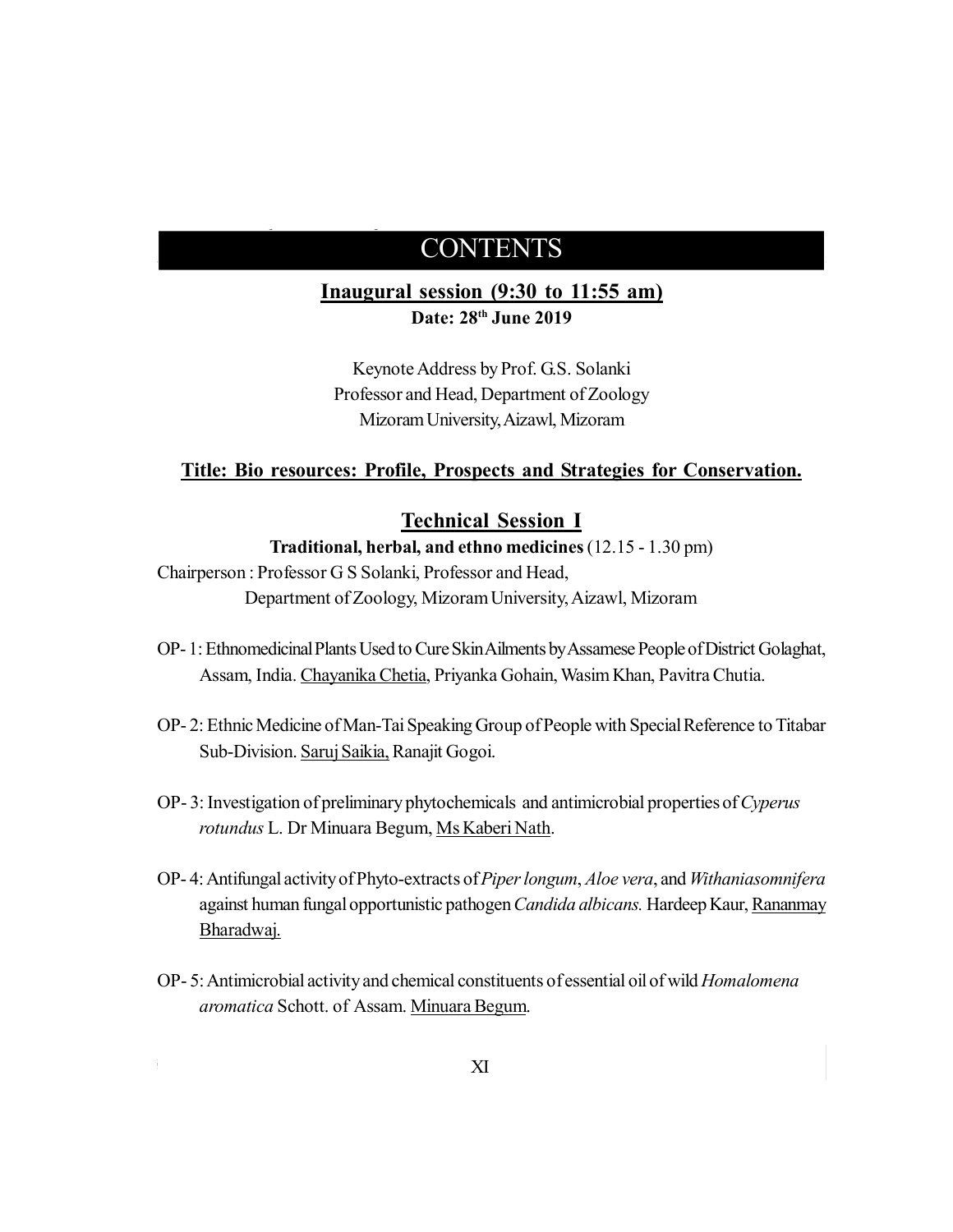# $P = \text{CONTENTS}$

### **Technical Session II**

**Biodiversity vis-a-vis climate change, Biodiversity of coastal and river ecosystems, Extream weather events and climate change.**  $(2:30 - 4.30 \text{ pm})$ 

Chairperson : Dr. L N Kakati, Professor of Dept. Zoology, Nagaland University, Lumami. Nagaland

- OP- 6: A study on hydrophytic flora of Sivasagar sub division of Sivasagar district. Jayanta Duarah
- OP- 7: Anthropogenic Threats and Biodiversity Conservation Strategy of the Chapanala Forest Area of Nagaon District of Assam. Jenima Sultana, Kumud Das.
- OP- 8: Title: Prioritization of Soil Erosion Susceptible areas through Morphometric analysis in a Hilly Watershed of Arunachal Himalayas, North-East India. Dr. Madhurjyoti Chakravartty.
- OP- 9: Food and feeding habit of Juvenile and adult snakehead *Channa aurantimaculata* Musikasinthorn; an endemic murrel from Upper Brahmaputra River Basin. Dr. Nibedita Gogoi
- OP- 10: Study on Avian diversity and their conservation status in Tezpur Area, Sonitpur, Assam. Mrs Manisha Das.
- OP- 11: Ornithofauna of Kapla Beel of Barpeta, Assam. Bubul Das, Sonjib Borah, Dilip Borah.
- OP -12: Ichthyofaunal composition and habitat ecology in the downstream of Ranganadi River Dam, N.E, India. J. D. Maliand P. Chutia.
- OP-13: Freshwater Crab Diversity of Chumukedima, Dimapur District, Nagaland. Noklenolal, Sangeeta Das.
- OP-14: Role of Environmental Economics in Climate Change. Shimanta Gogoi.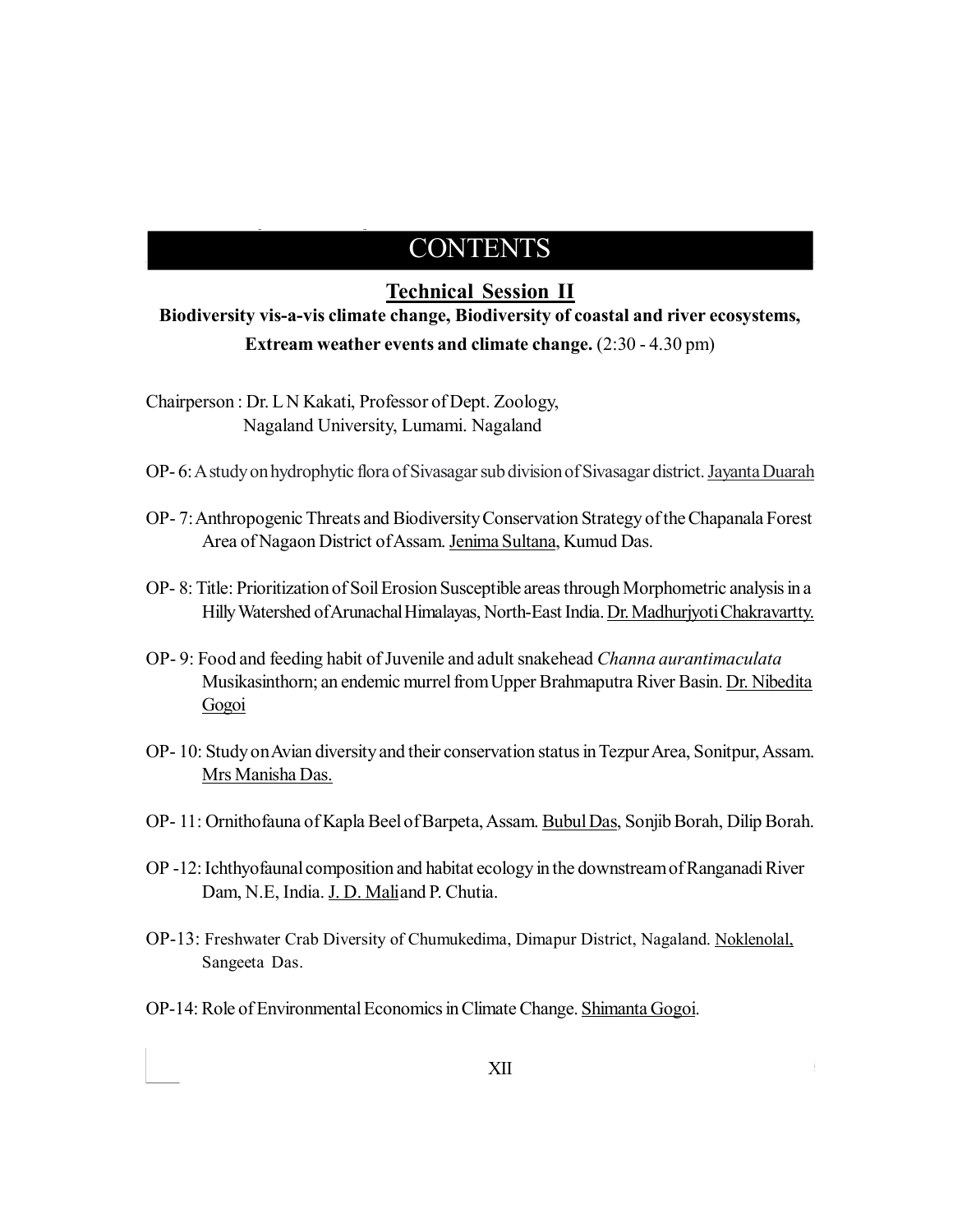*North-East India*

**I S B N: 9 7 8 - 8- 9 4 1 5 7 4- 0 - 3**

#### **Date: 29th June 2019**

#### **Technical Session III (9:30 am-1:30 pm)**

**Biodiversity assessment, modeling and informatics Bioprospecting, Municipal solid waste - the challenge it possesses, E-waste management, Biofuels, Advancement in bio conservation relevant to different branches in physical science.**

Chairperson : **Dr Binoy K Saikia**, Scientist, Polymer Petroleum & Coal Chemistry group, MSTD, CSIR-NEIST, Jorhat, Assam

- OP- 15: Production of vermicompost from tea waste by inducing *Lampito maruittii* (kinberg) a indigenous earthworm of Golaghat district, Assam. Apurba Saikia & P. Chutia and S.R. Sarmah.
- OP-16: 2D Hydrotalcite based mixed-metal nano-oxide catalyst for the conversion of High GWP gas N<sub>2</sub>O to valuable feedstock Pinky Saikia, Rajib Lochan Goswamee.
- OP-17: Microalgae and biodiesel production : A case study in North-east India. Adarsha Sarmah.
- OP-18: Bioprospecting of freshwater macroalgae from North-East India Banasree Sharma, Jayashree Rout.
- OP-19: Problems and prospects of Municipal solid waste management in Jorhat. Ashish Pratim Hazarika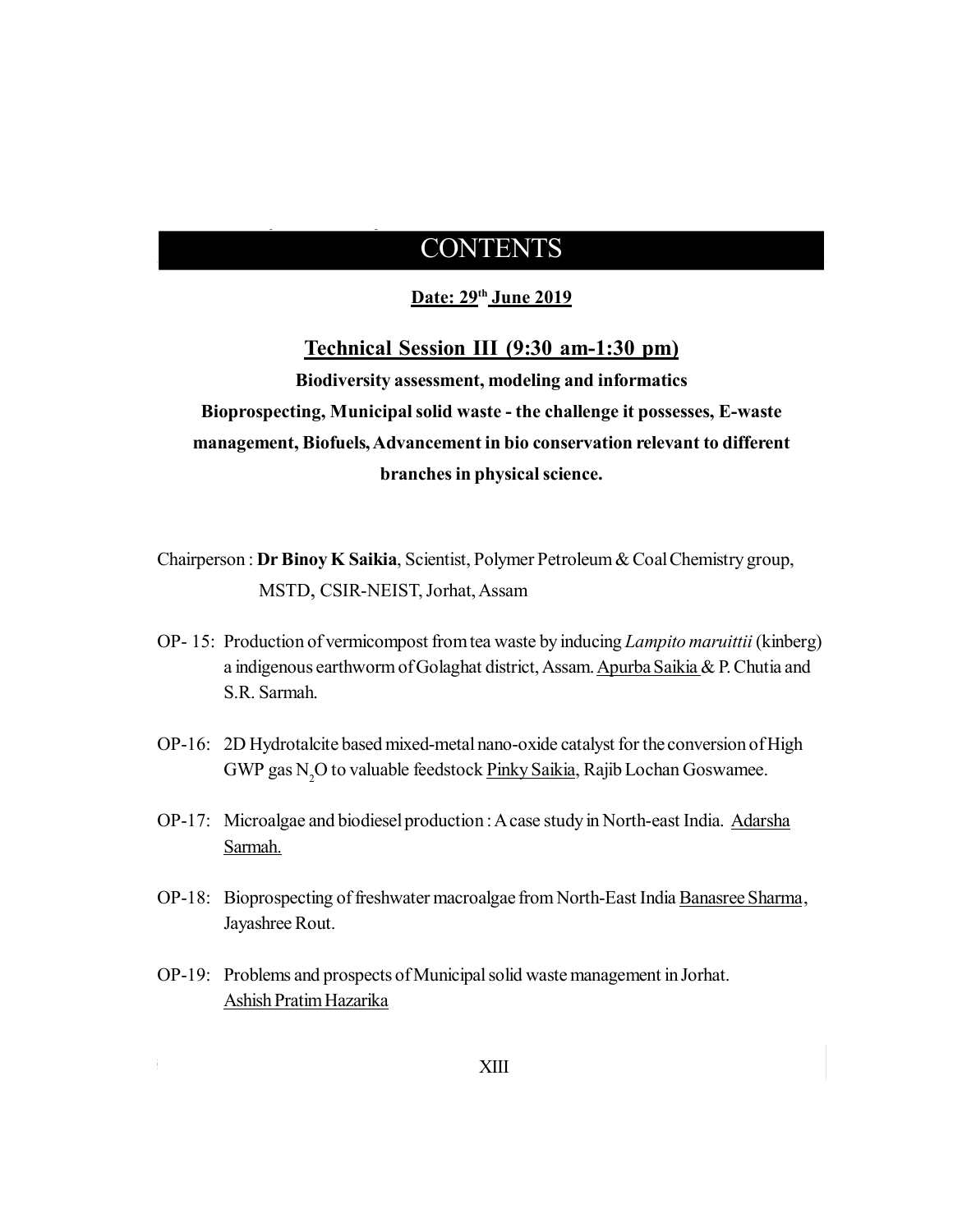**I S B N: 9 7 8 - 8- 9 4 1 5 7 4- 0 - 3**

OP-20: E-Waste Management. Trishna Jyoti Saikia, Rupa Saikia.

- OP-21: Differences of Butterfly Comminities in Different Habitats with Various Degree of Disturbance in Barail Hill Range. Monsoon Jyoti Gogoi, Hilloljyoti Singha, Panna Deb.
- OP-22: Moth Diversity of Three Selected Sites of Titabar Subdivision, Assam. Modhusmita Borkakoty, Dr. Manashi Bortamuly, Abhijit Konwar.
- OP-23: Synthesis of Tannic acid based polyurethane through non-isocyanate route and effect of organically modified clay on its physicochemical behavior. Simanta Doley, Swapan K.Dolui.
- OP-24: Human Wildlife Interface from Some Areas of Bokakhat Sub-Division, Golaghat, Assam, India. Sonjib Bora, Dr.Dilip Borah, Darshana Kakoty, Phalgun Chetia, Mriganka Mahanta
- OP-25: Balance Habitat Biodiversity of an Ecosystem A Case study in Kaziranga National Park, Golaghat District of Assam. Bikimoni Hazarika, Neetima Sarmah.
- OP-26: Observation of Pollution Tolerant Aquatic Plants of Bokakhat Sub-dividion, Golaghat, Assam with special reference to Water Environment.Tulshi Borah, Debajit Saikia, Jitumoni Sarma Pathak.
- OP-27: Study on variation in Local and Thai *Anabas testudineus*. Shyamalima Hazarika, Saibal Sengupta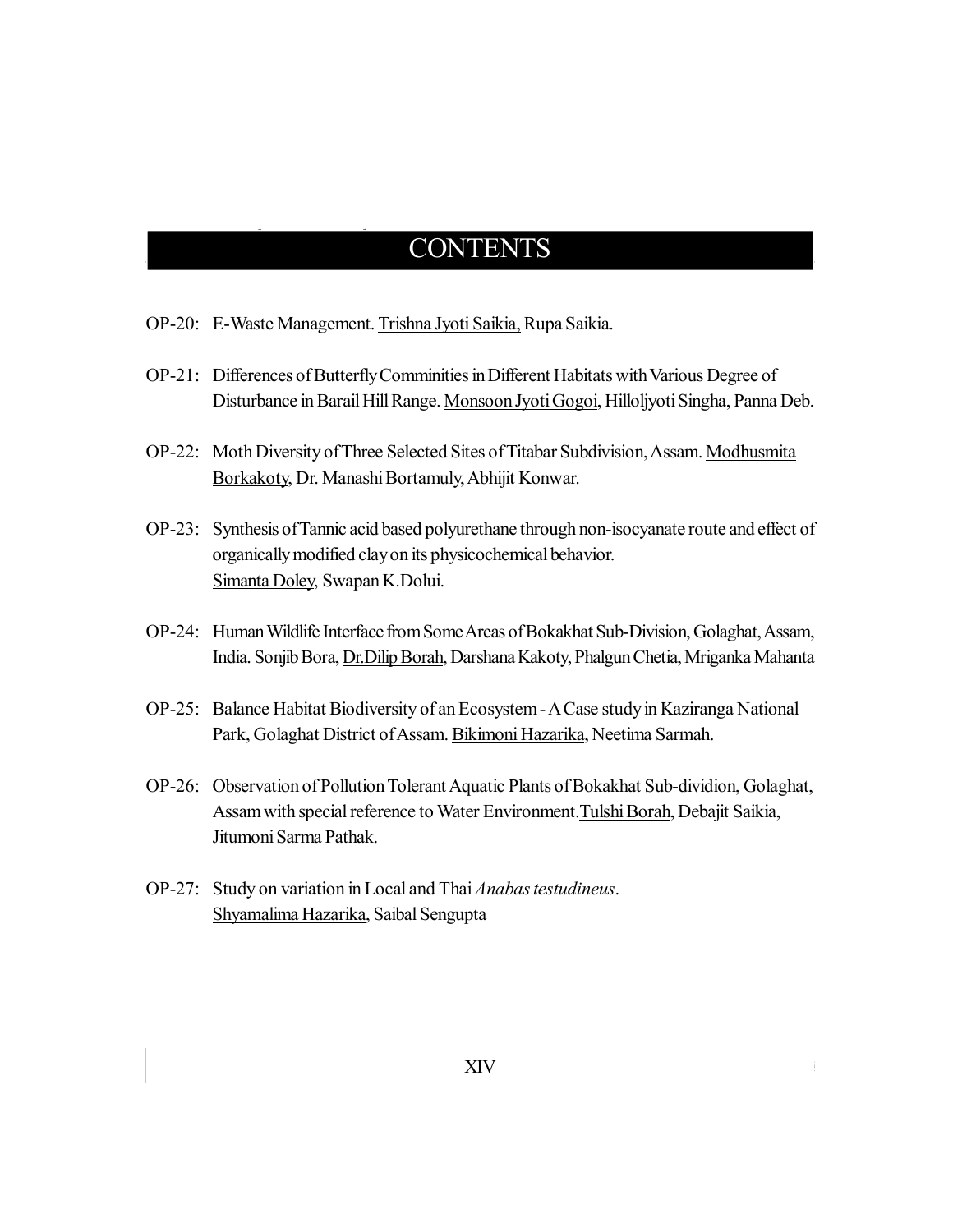**I S B N: 9 7 8 - 8- 9 4 1 5 7 4- 0 - 3**

### **Technical Session IV (2:30 pm-3:30 pm) Ecosystem and literature**

Chairperson : **Dr. Kartik Neog,** Scientist, Central Muga Eri Research & Training Institute Central Silk Board, Govt. of India Lahdoigarh, Jorhat, Assam

- OP- 28: Traditionally Used Medicinally Plants of Majuli River Island, Assam. Pubali Bhuyan, Daisy Konwar, Dr. Rimen Bordoloi.
- OP-29: Weeds of Paddy Fields With Reference to Medicinal Property in Golaghat District of Assam. Rupanjita Bora, Jitumoni Sarma Pathak.
- OP-30: A Study on the Phytochemical Properties of *Sarcochlamys pulcherrima,* a medicinal plant of Mishing Community of Assam. Anima Kutum, Mridul Chetia.
- OP-31: Phytochemical Analysis Of Two Medicinal Plants *Caesalpinia Bonduc*( L) Roxb And *Holarrhena Antidysenterica*, (L) Wall.,Used By Tea Tribe Community Of Jorhat District , Assam. B. P. Borkotoky, P. Chutia &. S. Sarmah.
- OP-32: To study the diversity, species richness and distribution patterns of spider fauna in different habitats of Kaziranga National Park. Phalgun Chetia, Dr. (Mrs) Dipsikha Bora.
- OP-33: Ethno- Veterinary Medicines in Sonitpur District of Assam, India. Rupa Kalita, J.C.Kalita.
- Invited Lecture : Importance of Wetlands in Kaziranga National Park. Rabindra Sarma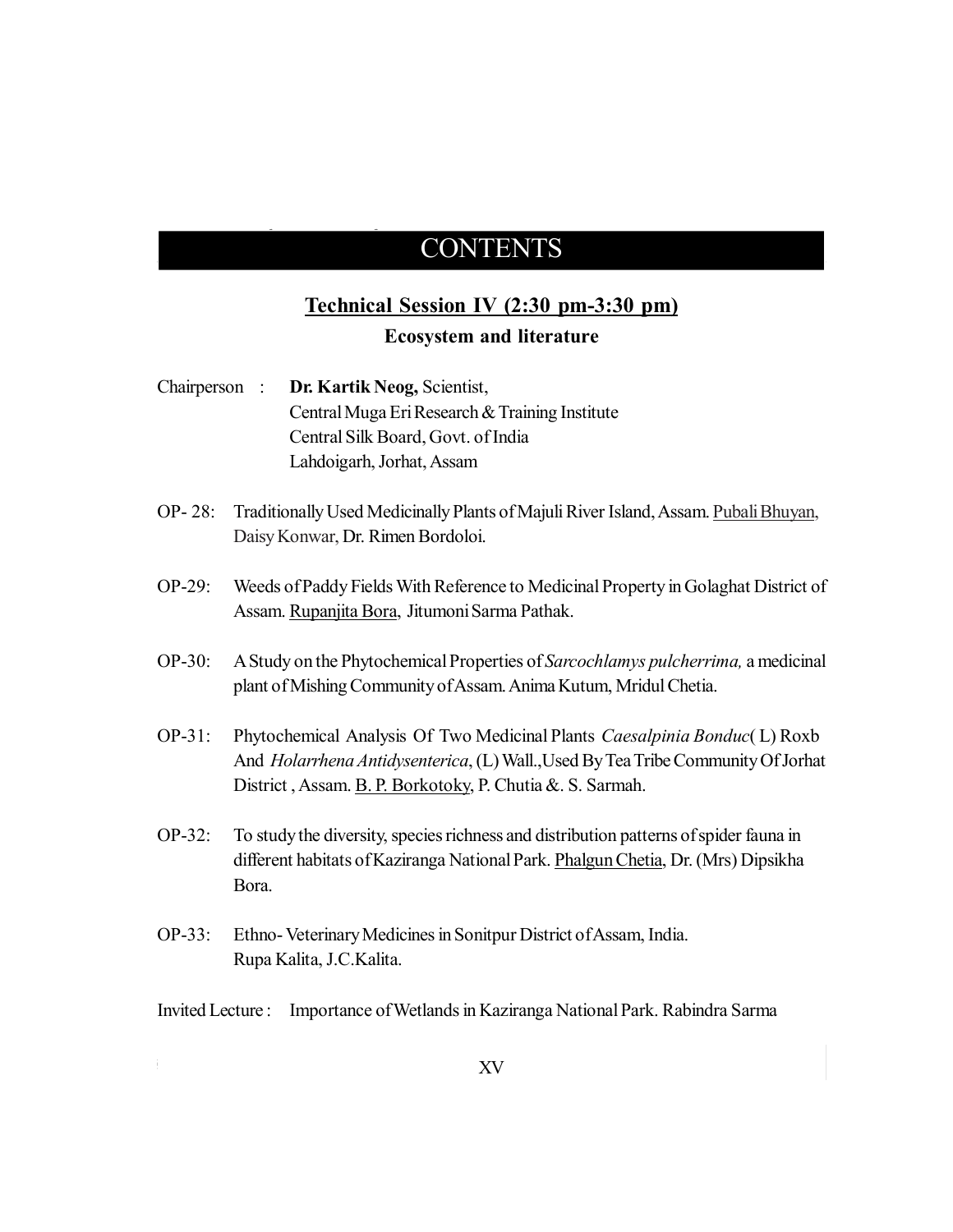## $P = \text{CONTENTS}$

### **Poster Presentation (3:30 pm-4:30 pm)**

Judge : Dr. Kartik Neog**,** Scientist, Central Muga Eri Research & Training Institute Central Silk Board, Govt. of India Lahdoigarh, Jorhat, Assam

- PP- 01: Diversity of Ethnomedicinal Plants Under the Genus Curcuma of Zingiberaceae in Jorhat District of Assam, with Special Reference to Phytochemical and Antibacterial Study of *Curcuma caesia* Roxb. and *Curcuma aromatica* Salisb. Kalyan Das<sup>1</sup>, L.R. Saikia.<sup>2</sup>
- PP-02: Synthesis of  $Fe_3O_4$ , Ni-doped  $Fe_3O_4$  and Zn-doped  $Fe_3O_4$  nanoparticles by coprecipitation method and their applications in ultrasound assisted removal of methylene blue dye from water. Jharana Phukan, Priyanga Manjuri Bhuyan,Niharika Debnath, Mukulesh Baruah, Nabajyoti Saikia\*
- PP- 03: Conservation of Nature and the Karbis: An Ecological Study. Aftafizur Rahman
- PP- 04: Kinetics Study On Esterification Reaction Catalysed Bymolecularly Imprinted Polymer. *Sumbita Gogoi*
- PP- 05: Impact of Coal Mining Activities on Stream Biodiversity in North East India: A Case Study. Madhulika Dutta<sup>1\*</sup>, Hari Prasad Nath<sup>1</sup>, Champa Gogoi<sup>1</sup>, Pankaj Kalita<sup>1</sup>
- PP- 06: Effect of biomass additions on pyrolysis kinetics & mechanisms of high sulfur Assam coal . <u>H. P. Nath</u><sup>1</sup>, Madhulika Dutta<sup>2</sup>, Champa Gogoi<sup>2</sup>,Pankaj Kalita<sup>2</sup> Nabajyoti Saikia<sup>1,\*</sup>